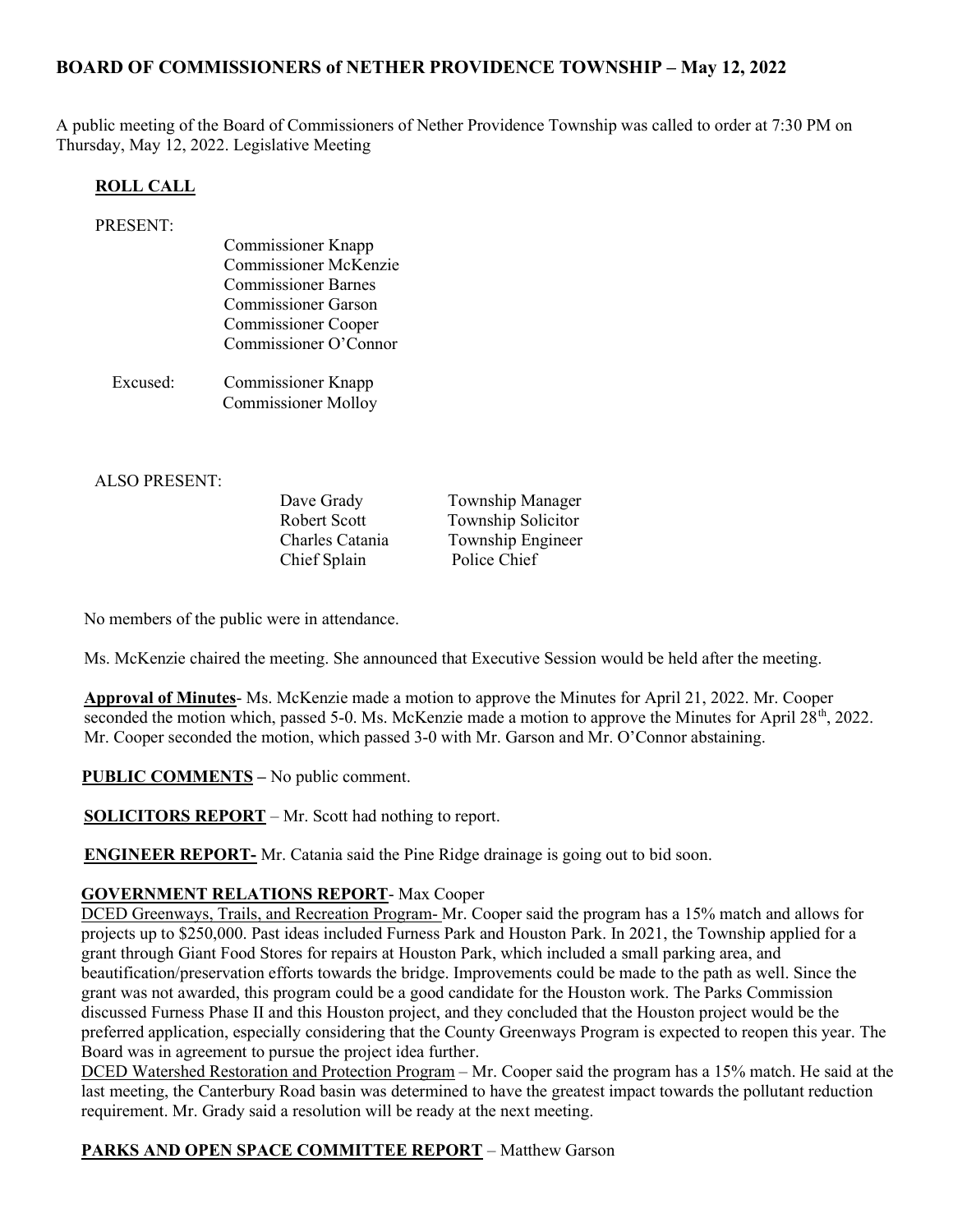Bird Town PA Community- Mr. Garson said a member of the Township's Parks Commission connected the Township to the Bird Town PA Program. Only 34 municipalities, including two in Delaware County, are certified. There is no cost to apply. Becoming certified would open the Township up to opportunities for programs that could benefit the bird populations and environment in Township. The Parks Commission was supportive of the application. The Board agreed to have a representative from the Parks Commission apply.

Gouley Park Playground-. Mr. Garson said there was a change order that included adding benches, swings, and the cost of freight to the order. The Board had previously approved the purchase of the playground equipment. The final total is now \$123,789.00. He said now it does put the costs overbudget by \$14,789 between freight and the add-ons. Mr. Garson suggested the overage could be covered by funds in the Parks Capital fund and/or ARPA funds. Mr. Garson moved to increase the cost by \$14,789 from the Parks Capital fund. Ms. McKenzie seconded the motion, which passed 5-0.

Love our Parks – June Parks Commission Events – Mr. Garson said the Parks Commission is organizing several cleanup events in each of the parks in June. Each park has a representative who is leading the event. Dates will be made available soon for the locations.

Hepford Movie Night – He said the Township has tentatively scheduled a movie night in Hepford Park on July 9th. A second movie night in Sapovits is being scheduled for August.

## PUBLIC SAFETY COMMITTEE REPORT- Kaitlin McKenzie

Approval of Volunteer Firefighter Tax Rebates – Ms. McKenzie made a motion to approve the list of active volunteer firefighters who are eligible for the 20% tax rebate provided by the township. Mr. Garson seconded the motion, which passed 5-0.

Penn Street –Ms. McKenzie said the Board will discuss with a possible decision at the meeting on May 26th. The responses that were received were mixed, with 10 in favor and 9 opposed.

## FINANCE & ADMINISTRATION COMMITTEE – Kaitlin McKenzie

2021 Audit Fee Approval – Ms. McKenzie asked the Board to consider approving the 2021 audit fee of \$14,225, which would include the creation of full financial statements and footnotes. The 2020 audit was the first that included "full financial statements" and footnotes as part of the federally required single audit. Prior to 2020, only the DCEDrequired audit was performed. Removing the full financial statements would only save \$950 off the audit fee. Ms. McKenzie made a motion to approve the 2021 Audit Fee in the amount of \$14,225. Mr. Garson seconded the motion, which passed 5-0.

Finance Update – Mr. Grady gave an update from the contracted accountant, Julie Davis of Dunlap SLK, for the 2021 financial year. Mr. Grady said there was an approximately \$700,000 surplus from real estate transfer tax, real estate tax, permit fees, and tax certifications, which helps offset the prior year losses. He said expenditures were only \$6,600 over budget. The end of the 2021 fiscal year's fund balance was \$2.3 million, but once the Township pays back the \$1 million loan, then the Township's fund balance of about \$1.3 million will be in the 15% range that is recommended by the Government Finance Officers Association. He said the sewer capital, general fund, sewer fund, and the pension funds were all adequate at the end of the fiscal year.

Sewer Rent Rebate Criteria – Ms. McKenzie said the sewer rent income limits have not been adjusted in several years. The current limit for gross income is \$18,000. She said it may make sense to consider raising the figure and tying it to another index. Possibilities included the DCED Weatherization Limits or the LIHWAP Program, although the latter program is listed as a temporary program. The Board wanted to think about the ideas further.

Employee 457 Plan Update – Ms. McKenzie said the Township employees have the option of contributing tax-free earnings into a 457 plan, which is like a 401K in the private sector. Currently, the Township's plan is set up to allow in-service (i.e., not yet retired) withdrawals at the age of 70, but the age can be reduced to 59.5. There would be no impact to the Township if the change were made, and it gives the employees more flexibility in the use of their savings. Ms. McKenzie made a motion for the Township Manager to amend the 457 plan document with MissionSquare to allow for in-service withdrawals beginning at age 59.5. Mr. Garson seconded the motion, which passed 5-0.

#### COMMUNITY, HEALTH, AND ENVIRONMENT REPORT- Shaina Barnes

2022 Summer Camp Registration Open –Informational- Ms. Barnes said the 2022 summer camp registration still has openings. The camp begins the week of June 27th and goes through July 28th, Monday through Friday, 8:30 AM to noon. The fee for all five weeks is \$295. Also, there are openings for camp counselor positions, and employees must be at least 16 years old.